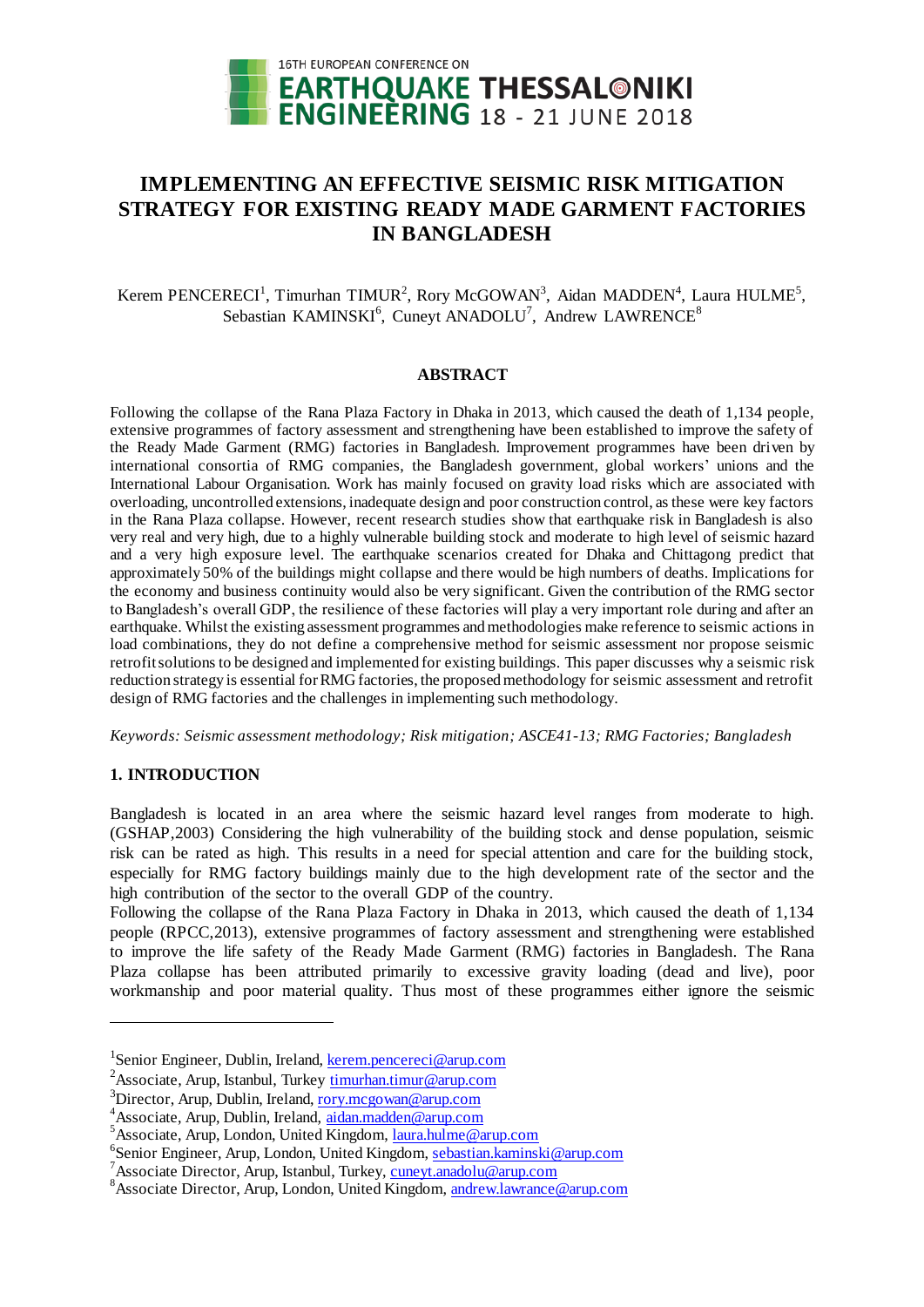effects and focus purely on gravity loading effects or use improper or incomplete methods for seismic evaluation which are mostly methods for designing new buildings rather than evaluating existing ones. Therefore, a comprehensive method which includes seismic evaluation of the existing buildings would increase the value of the ongoing assessment studies.

As an initial effort, a preliminary seismic evaluation methodology was developed by the authors by modifying an internationally known and accepted method, ASCE41-13 Tier 1 evaluation method (ASCE,2014), to take account of the local conditions and construction capabilities.

This paper gives a brief description on the seismicity of Bangladesh and discusses the seismic risk of the RMG factories, which includes a discussion on the main characteristics and deficiencies of such buildings. It summarizes several risk assessment studies for buildings located in Dhaka and Chittagong cities. With the consideration of international practices and local capabilities and/or familiarities, a recommended seismic evaluation and strengthening approach is described. Several case studies for seismic evaluation and strengthening with the proposed approach were conducted. Results and comparison between gravity and seismic strengthening schemes are discussed.

## **2. SEISMIC RISK FOR RMG FACTORIES IN BANGLADESH**

#### *2.1 Seismic Hazard*

Bangladesh is located in the active seismic zone at the foot of the Himalayas and the Arakan Yoma. Earthquakes with magnitudes greater than 7.0 on the Richter scale occurred in areas close to or within Bangladesh in the last 150 years are listed in Table 1 below. The Great 1897 Indian earthquake with a Richter magnitude of 8.7Ms is occurred in 1897 and caused the deaths of 1542 people (MoDMR,2013). In the recent past, a number of moderate to severe seismic activity is observed in and around Bangladesh. The Sylhet Earthquake (Mb = 5.6) of May 8, 1997, the Bandarban Earthquake  $(Mb = 6.0)$  of November 21, 1997, the Moheshkhali Earthquake  $(Mb = 5.1)$  of July 22, 1999, and the Barkal (Rangamati) Earthquake (Mb=5.5) of July 27, 2003 may be cited as examples of these events. (Persio,2014). During Bandarban Earthquake in 1997 a five storey building was collapsed in Chittagong and 23 people were killed. (USGS,1997).

| Date             | <b>Earthquake</b><br><b>Name</b> | <b>Magnitude</b><br>(Richter) | <b>Epicentral</b><br>Distance from<br>Dhaka (km) | <b>Epicentral</b><br>Distance from<br>Chittagong (km) |  |
|------------------|----------------------------------|-------------------------------|--------------------------------------------------|-------------------------------------------------------|--|
| 14 July 1885     | Bengal                           | 7.0                           | 170                                              | 350                                                   |  |
| 12 June 1897     | Great Indian                     | 8.7                           | 230                                              | 340                                                   |  |
| 8 July 1918      | Srimongal                        | 7.6                           | 150                                              | 200                                                   |  |
| 21 November 1997 | <b>Bandarban</b>                 | 6.1                           | 375                                              | 125                                                   |  |

Table 1. List of Major Earthquakes affecting Bangladesh in last 150 years (MoDmr,2014).

The Global Seismic Hazard Assessment Programme (GSHAP, 2003) have published a seismic hazard map for Bangladesh (Figure 2. [Seismic Hazard Map of Bangladesh for 475-year return period event](#page-2-0)  [\(BNBC 2015\).](#page-2-0)

The map gives Peak Ground Acceleration (PGA) values for an earthquake that has a 10% probability of exceedance in 50 years (475-year return period event).

The draft Bangladesh National Building Code (BNBC), dated 2015, has an updated seismic zonation map for Bangladesh [\(Figure 2\)](#page-2-0) which follows a similar trace as the map of GSHAP.

Most of the RMG factories are located in Dhaka and Chittagong. As can be seen from the seismic zonation map given in BNBC 2015 ([Figure 1](#page-2-1)) Dhaka has two different seismic zones. The south part of the city where Narayanganj, one of the areas with many RMG factories, is in moderate seismic zone. Whereas the north part of the city, again where many other RMG factories are located at regions like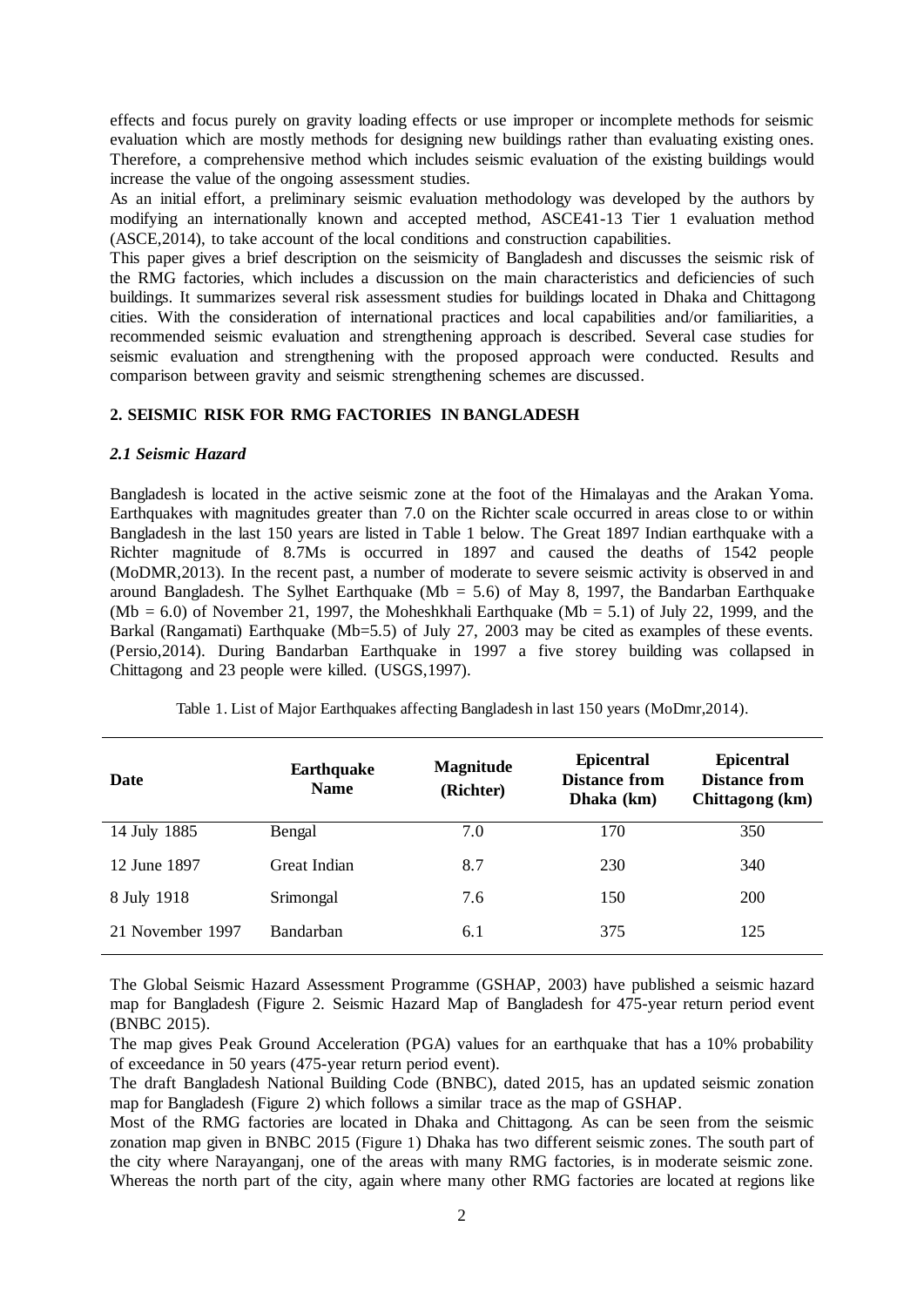Gazipur, is in high seismic zone. Chittagong is also in high seismic zone. This shows that most of the RMG factories are located either in moderate or high seismic zones.



Peak Ground Acceleration (m/s2) with 10% Probability of Exceedance in 50 Years

<span id="page-2-1"></span>Figure 1. Seismic hazard map of Bangladesh for 475-year return period event (GSHAP, 2003).



<span id="page-2-0"></span>Figure 2. Seismic Hazard Map of Bangladesh for 475-year return period event (BNBC 2015).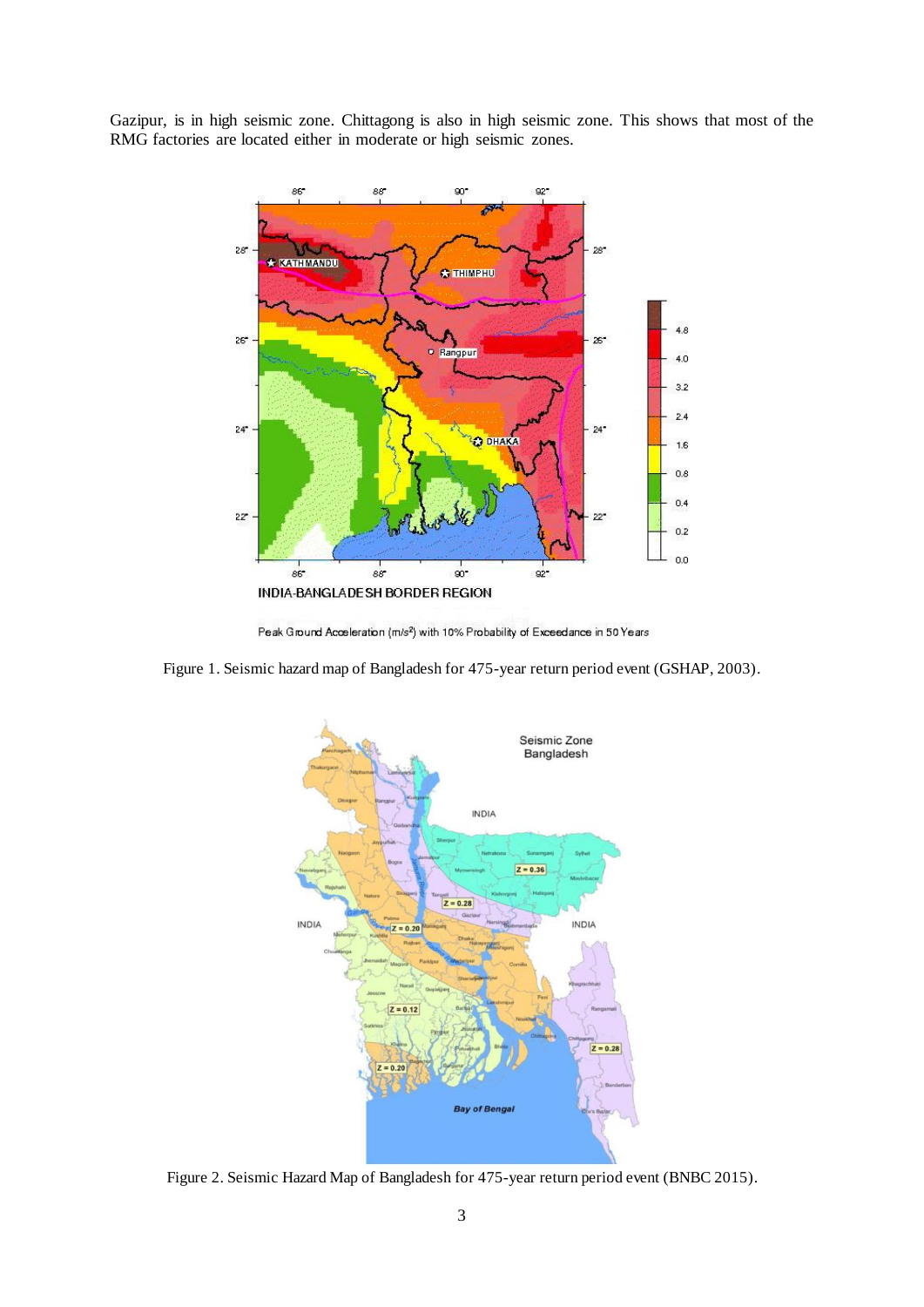## *2.2 Seismic Vulnerability of Ready-Made-Garment (RMG) Industry Buildings*

More than 90% of the RMG factory buildings are multi-storey reinforced concrete moment-resisting frame buildings with unreinforced masonry infill panels. A minority of them are reinforced concrete flat slabs, steel frame, unreinforced masonry, etc.

The building material properties vary depending on the year they were built but the majority of the buildings have poor quality of materials and poor workmanship.

Additionally, most of them are not designed and built as code compliant which creates a potential lack in their seismic performance.

It is known that local authorities, with the exception of the Public Works Department (PWD), are checking only the layout plans of buildings as part of the permitting process. As a consequence, almost no structural design and construction reviews are done for many buildings. The only certification is that if the building is being designed by the enlisted engineers, they issue a certificate with their names.

The PWD does carry out detailed reviews for both the design and construction of government buildings and for buildings lying outside the responsibility boundary of other local authorities. The PWD carries out reviews to ensure that the design is done as per the local code (BNBC) and that the construction is done as per the design. However, RMG factories are private buildings and the percentage of those located outside the local authorities' responsibility is estimated to be very low (maybe less than 5%).

Even where the original building was constructed in line with a structural design, there may have been later additions, extensions and modifications without a revision to the structural design.

As a result, it can be concluded that most of the buildings may not have proper structural design and even if they do, they may not have been constructed as designed.

From our experience during inspections, which were done in the context of the evaluation studies for Inditex S.A. and ACCORD, it was seen that many buildings had serious issues even only under gravity loads. When available design drawings were reviewed, the following major deficiencies on seismic performance of the buildings were commonly found. It should be noted that the information on soil and foundations were very limited and the deficiencies listed below excludes the issues related to the soil and foundations.

- High level of axial, shear and flexural stress on columns. This is mainly due to slender members.
- Lack of ductile detailing for frame members. Beams which are flexurally stronger than columns and elements inadequately designed such that shear is often first predicted failure mode rather than flexure.
- Poor detailing. Inadequate laps and anchorages and shear links generally bent  $90^\circ$ .
- Little or no consideration of interaction between RC frame and masonry infill.
- Masonry infill not properly tied back to frame.
- Poor material quality. Mostly hand-mix concrete with weak brick aggregates and little control of water.
- Soft storey irregularity due to higher storey heights at ground levels which are being used as loading areas.

As a conclusion it can be said that the vulnerability of the building stock to seismic events is very high.

#### *2.3 Seismic Risk*

Considering moderate to high seismicity and the high level of vulnerability of the building stock, seismic risk should be rated as high.

The high level of exposure is also increasing the risk significantly. The density of population is very high in Bangladesh. The number of RMG factories has been rapidly increasing for several decades and most of the factories are multi-storey buildings with densely placed sewing or knitting machines, manually operated by employees.

The literature review of publications related to seismic risk assessment of Bangladesh, indicate a high seismic risk for Dhaka and Chittagong, where most of the RMG factories are located. Key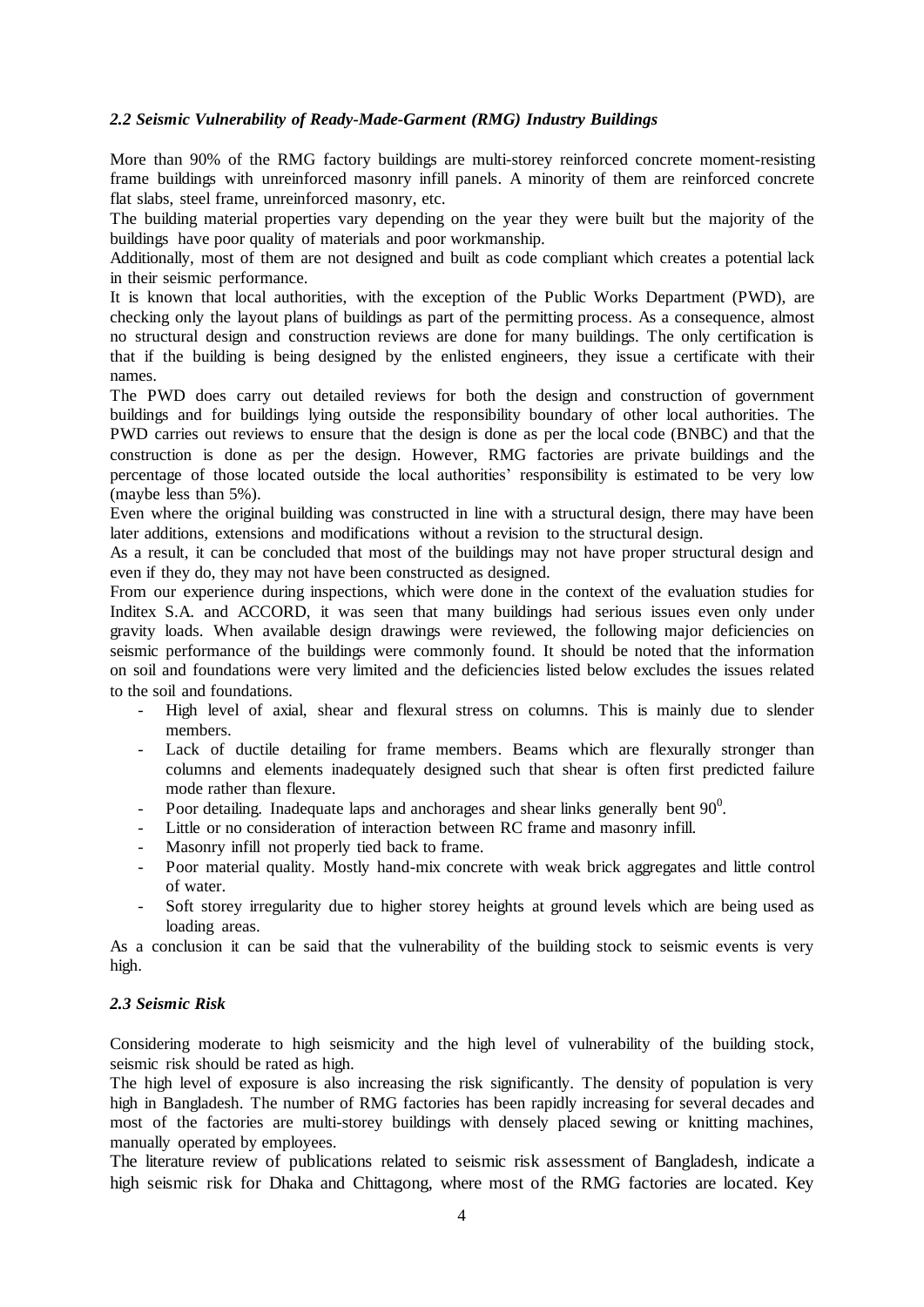points and outcomes of the studies are summarized below:

- Several potential earthquakes have been taken into account for Dhaka. The highest magnitude has been estimated as 7.5 Mw which would be generated along Madhupur fault line, the closest fault to Dhaka (BURP, 2014)
- 50% of the buildings in Dhaka City are estimated to be collapse in the worst case scenario (Md. Shafiqul Alam, et.al, 2011).
- Losses related to the buildings and their contents during potential earthquakes could be between 4 to 7 billion USD (BURP, 2014).
- 10 to 30% of the population may be killed during the potential event (M.R. Sadat, et.al, 2010).

# **3. RECOMMENDED APPROACH FOR SEISMIC EVALUATION OF THE BUILDINGS**

## *3.1 Current approach for structural remediation*

After the Rana Plaza event several actions have been taken to assess the factory buildings under "everyday" loads. For this purpose, the National Tripartite Plan of Action on Fire Safety and Structural Integrity guidance document was developed and published by the Government of Bangladesh and representatives of Bangladesh employer' and workers' organisations. This document is seen as a source for all parties dealing with the factories. Although from a structural perspective, the primary aim was to quickly assess capacity of the structural members under gravity loads, the guidance also contains seismic load combinations in order to help develop a basic understanding of the seismic performance of the building. The main stakeholders of the RMG export sector in Bangladesh are both following NTPA guidance during preliminary inspections and detailed engineering assessment (DEA) studies. In most cases seismic load combinations are not taken into account in a DEA study. If the building is found not to have sufficient capacity to resist gravity and wind loads, then an additional DEA is carried out as per BNBC 2006 which does include seismic loads. From this study the retrofit needs of the building are derived and retrofit design is done again as per BNBC 2006 with consideration of seismic loads. With this approach, the buildings which have sufficient capacity under gravity and wind loads are not assessed for seismic effects.

Two other main approaches in the seismic assessment of buildings have been developed and practised by the Public Works Department (PWD) and Bangladesh University of Engineering and Technology (BUET) respectively. The PWD has created an independent methodology which is based on Japanese practice and is applying this on existing public buildings. The methodology is described in the documents called CNCRP Manuals (CNCRP,2015). This method contains only a detailed assessment procedure and do not contain any preliminary assessment procedure. It cannot be applied to flat slab structures, buildings with more than 6 stories and buildings with concrete compressive strength less than 9 MPa. Although there are limitations in the application of this method, it is consistent within itself and is supported by many investigations, including experimental studies. A serious impediment to widespread acceptance of the method is that the construction industry and engineering society of Bangladesh are not familiar with the Japanese codes and approach.

BUET has used ASCE41-13 Tier 1preliminary evaluation method on several buildings. For the detailed assessment they then followed BNBC 2006.

As a conclusion it can be said that various methods or approaches are being followed by different parties in Bangladesh and currently there is no overall consistency. The majority of RMG buildings do not pass through any kind of seismic evaluation.

## *3.2 Recommended approach for detailed seismic evaluation of the buildings*

As noted above, there are two different approaches for detailed seismic evaluation of buildings adopted within current practice in Bangladesh. The first approach is based on using draft Bangladeshi code BNBC 2006. This is a code for designing new buildings and do not contain any chapters related to seismic evaluation and retrofit of existing buildings. The second approach involves the use of the CNCRP Manuals, which are developed by PWD. These are specifically aimed at the evaluation and retrofit of the existing buildings, however, they are primarily based on Japanese Codes which are not well known or understood within the Bangladeshi construction community.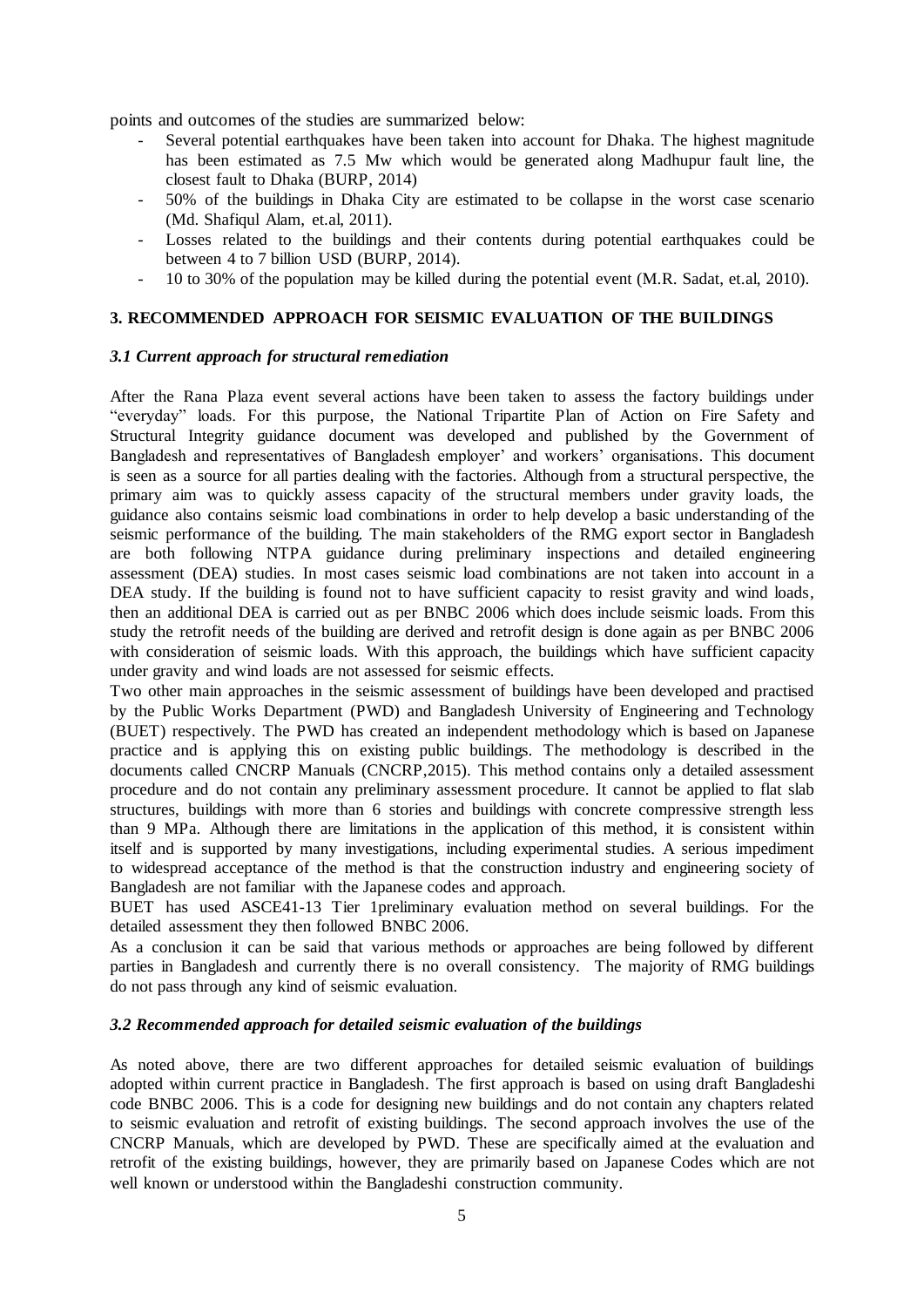As a general philosophy, new building design codes define specific detailing rules to be complied with and involve the use of several coefficients, such as response modification factor, safety factors, load combinations, and so on. The appropriate use of such factors are largely dependent on the proper implementation of the details defined in the code. Therefore, to be able to apply the criteria of new building design codes, all properties of the existing structure should be very well known and comply with the requirements of the code followed.

However most of the existing buildings in Bangladesh have not gone through a design check or a construction audit. This raises a serious doubt about the proper application of BNBC and thus the appropriateness of using it for seismic evaluation and retrofitting the existing buildings.

On the other hand, the codes or documents which have been prepared with a focus on evaluating and retrofitting the existing buildings follow a different approach than the new building design codes. One of those is an internationally recognised code from the USA, ASCE41-13 – Seismic Evaluation and Retrofit of Existing Buildings. The local industry and code-writers are familiar with US codes of practice such as UBC, ACI and ASCE and thus it is recommended to follow ASCE41-13 as a base document. ASCE41-13's phased approach also facilitates the inclusion of seismic evaluation to the current approach being used for RMG factories.

The preliminary evaluation phase is recommended to be carried out by modifying the ASCE41-13 Tier 1 assessment to be in line with the performance objectives and local conditions. This methodology is already being used in Bangladesh, mostly by BUET and is based on filling in checklists during a site visit and some desktop study following that.

For the seismic detailed assessment study ASCE 41-13 Tier 3 phase of the document, which is related to the detailed evaluation and retrofit of existing buildings can again be followed.

While ASCE 41-13 provides a very robust approach for the seismic assessment of existing buildings, it generally leaves the final judgment to practicing engineer's discretion. In order to provide further guidance and to clarify critical issues which are left to engineering judgment in ASCE41-13 several analytical case studies have been performed. Based on these studies several modifications are suggested for the local practitioners as a guideline.

## *3.3 Defining Minimum Target Performance Objective*

Seismic hazard definition is generally based on the certain percentage of probability of exceedance in 50 years since the average life time of the buildings is considered to be 50 years. ASCE 41-13 considers the existing buildings have already spent some portion of their lifetime and allows the engineer to reduce the hazard level to some extent, approximately to 3/4 of the Design Basis Earthquake (10% probability of exceedance in 50 years).

Considering the high level of vulnerability of the building stock and potential resistance of the RMG factory owners to conduct seismic evaluation and retrofit due to economic considerations, to be able to facilitate a realistic strengthening scheme, a minimum objective can be recommended to be Collapse Prevention under the seismic hazard defined in BNBC 2015, which is the Design Basis Earthquake. However, the building owners will also have the choice to aim for higher performance levels which will bring life safety, business continuity and prevent economic losses due to repairing or re-building of damaged structure.

# *3.4 Proposed modifications to Tier-1 Procedure*

ASCE 41-13 defines a "screening phase" to conduct preliminary seismic evaluation of buildings using checklists and simple calculations. This screening phase is named as Tier 1. Tier 1 checklists were originally created for two performance levels; Life Safety and Immediate Occupancy. However as explained above, the recommended minimum performance objective for existing RMG factories is Collapse Prevention. ASCE 41-13 Appendix B states that, in the case of such a decision, the Tier 1 method can be modified to suit the need.

On the other hand, ASCE 41-13 Tier 1 Method does not provide clearly identified criteria that must be met in order for compliance with the performance level to be achieved. Instead, it leaves the final decision to the engineer.

In order to achieve a widely applicable and consistent method for all RMG factories and to consider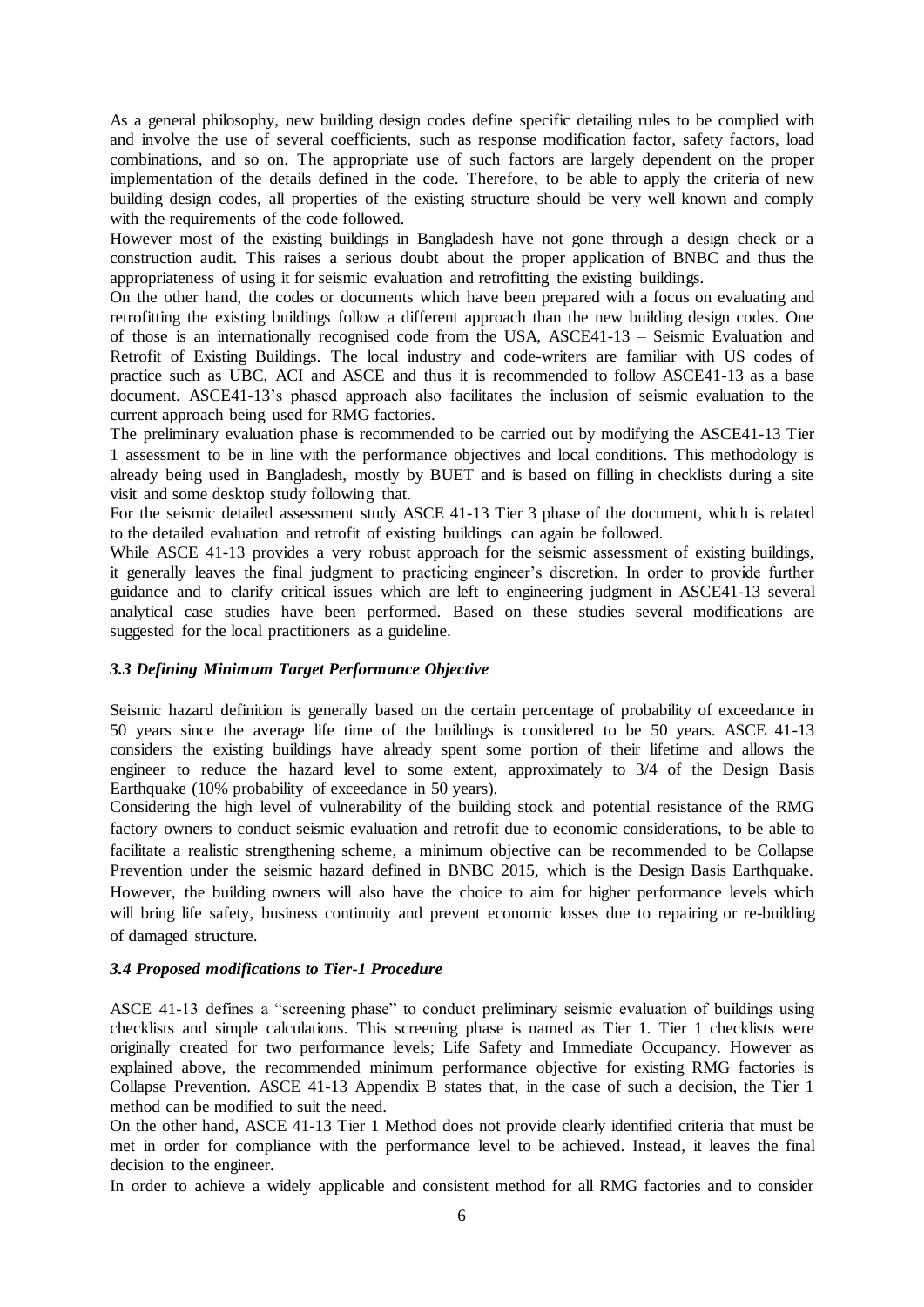Collapse Prevention as desired performance level, acceptance criteria which can also be used for classification of the buildings is being proposed.

The recommendations, proposed modifications and identified criteria for acceptance are not based on any published document or guidelines. These are derived from experience on the field of earthquake engineering and observations on the local construction practice and building stock.

The study is done considering reinforced concrete moment resisting frame buildings as this is the structural system for the majority of the current building stock.

One of the main items to be checked in Tier 1 method is the shear stress in columns. When calculating the demand, a modification factor,  $m_s$ , is used to reduce the elastic seismic forces. This is given as 1.5 for Immediate Occupancy and 2.0 for Life Safety performance levels. It is recommended to use this factor with a value of 2.5 for Collapse Prevention performance level.

The proposed classification criteria are summarized below, based on the existing ASCE41-13 Tier 1 checklist.

The building is classified as RED and a seismic detailed engineering assessment shall be required if any of the following criteria are valid: Column Shear Check Utilization Ratio is more than 1.5, soft storey exists or vertical irregularity check is not satisfied for more than 10% of the ground floor columns.

- 1- If the soft storey and vertical irregularity conditions are satisfied and the column shear check utilization ratio is between 1.0 and 1.5 any of the following critical deficiencies would also make the building classified as RED to require a detailed seismic assessment: Torsional Irregularity, Inadequate Load Path, No Shear Failure, Column Tie Spacing, Captive Columns, Flat Slab Frames.
- 2- If the column shear check utilization is less than 1.0 and the building is compliant for soft storey- vertical irregularity and none of the critical deficiencies listed above are non compliant the building can be classified as Green.
- 3- Any other Conditions which does not satisfy criteria for RED or GREEN would be classified as YELLOW.

The buildings satisfying the criteria given for Green colour code would be accepted as satisfying Collapse Prevention Performance Level.

The buildings rated as Red should proceed to Seismic DEA.

For the buildings rated as yellow, the engineer should re-evaluate the identified deficiencies and depending on the severity of the deficiencies final decision should be made.

This table only includes deficiencies described within the Tier 1 checklist of ASCE41-13, which was written primarily for the United States building stock in mind. These are generally engineered frames and so are all likely to have reasonable detailing and a reasonable capacity to begin with. The RMG factory building stock is very different, much of it being non-engineered. Therefore, it is suggested that additional checklist criteria that could be considered including further are:

- 1. **Global flexural capacity.** None of the other checks on the checklist provide a good indication of the overall flexural demands on the system in a seismic event, hence the building might conform to all aspects of the checklist but still fail globally in a small earthquake. Simple checks of the building stock suggested that this would often be the governing failure mode.
- 2. **Masonry infill stability.** Failure of infills not tied properly into the structural frame is a common occurrence in earthquakes and a significant cause of fatalities. Infills fail due to a combination of lack of lateral restraint at the edges, flexural failure out-of-plane, buckling of the panel in-plane and crushing under in-plane loads.

## **4. ANALYTICAL CASE STUDIES**

Several analytical case studies have been performed to provide a better criteria based on the existing building stock in Bangladesh. These studies focus primarily on two categories of the buildings. The first set are the buildings which are deemed to comply with the working gravity loads. For these buildings likelihood of a seismic deficiency and possible retrofit solutions have been analyzed by the authors. The second group are the buildings that are found to be critical even under gravity loads and require retrofitting. For the latter category we have selected building schemes that are currently under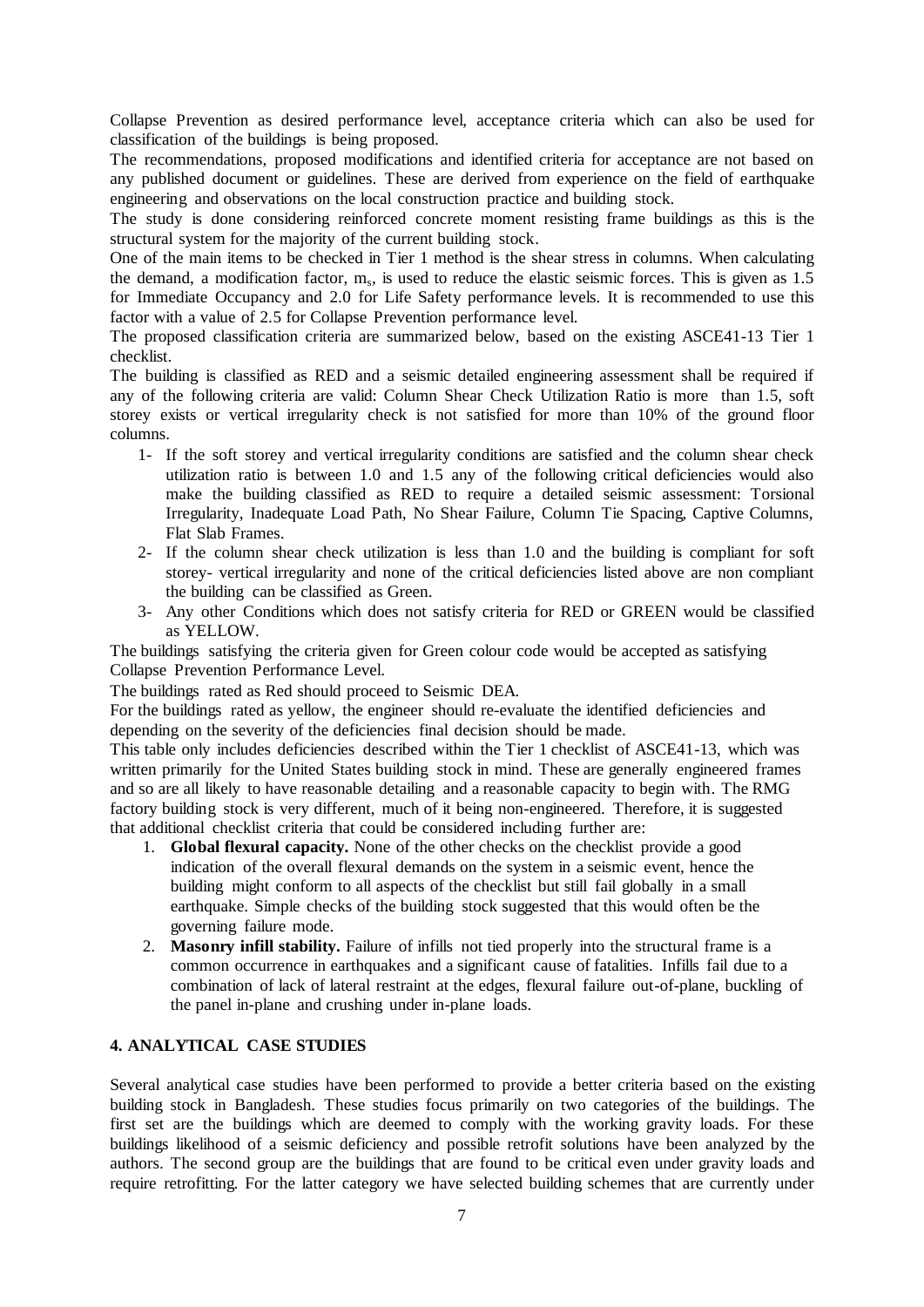ongoing a strengthening design process based only for gravity loads. A seismic assessment and retrofit design is performed to compare with the proposed gravity-only retrofit scheme. Based on these studies, a better and clear performance objective and acceptance criteria is being proposed.

## *4.1 Performance evaluation for Buildings that are adequate under Gravity Loading*

This case study is performed based on an existing reinforced concrete 3 storey building with a considerable large factor of safety under gravity loads. Both ASCE 41-13 Tier 3 detailed evaluation method and proposed modified Tier 1 method are applied. Tier 3 is done using linear analysis methods.

The height of the ground floor is larger than the above floors which leads to a soft storey irregularity. Checks have been done on several versions of the building by varying some of the key characteristics in order to evaluate the sensitivity of our results to these characteristics. These are set out in Table 3 below. It can be concluded that the only seismic compliant building is the one with 3 stories, 24 MPa concrete compressive strength, high grade steel and without a soft storey irregularity. When the concrete failure strength is lowered to 14 MPa or when soft storey irregularity exists, although it is still rated as safe under gravity loads, the structural system does not satisfy seismic performance level and strengthening is required.

|  |  | Table 2. Summary Table of Case study for "Gravity Safe" Buildings with different characteristics |
|--|--|--------------------------------------------------------------------------------------------------|
|  |  |                                                                                                  |

| <b>Building</b><br>Code | <b>Seismic</b><br>Zone<br>Factor | No. of<br><b>Stories</b> | Concrete<br>Compressive<br><b>Strength</b><br>(MPa) | <b>Column</b><br>Long.<br><b>Rebar</b><br><b>Ratio</b> | <b>Soft Storey</b><br><b>Irregularity</b> | Tier 1<br><b>Shear</b><br><b>Check</b><br><b>Utilization</b><br><b>Ratio</b> | Color<br>Code<br>based on<br>proposed<br>criteria | <b>Required</b><br><b>Retrofit</b><br><b>Based on</b><br><b>Seismic</b><br><b>DEA</b> |
|-------------------------|----------------------------------|--------------------------|-----------------------------------------------------|--------------------------------------------------------|-------------------------------------------|------------------------------------------------------------------------------|---------------------------------------------------|---------------------------------------------------------------------------------------|
| $B_A1$                  | 0.28g                            | 3                        | 24                                                  | 3.5%                                                   | Exists                                    | 1.34                                                                         | <b>RED</b>                                        | $CI*at$<br>$GF**$                                                                     |
| $B_A2$                  | 0.2g                             | 3                        | 24                                                  | 3.5%                                                   | Exists                                    | 1.04                                                                         | <b>RED</b>                                        | CJ at GF                                                                              |
| $B_A3$                  | 0.2 <sub>g</sub>                 | 3                        | 24                                                  | 3.5%                                                   | Does not<br>exists                        | 1.12                                                                         | <b>YELLOW</b>                                     | None                                                                                  |
| $B_A4$                  | 0.2g                             | 6                        | 24                                                  | 3.5%                                                   | <b>Exists</b>                             | 2.06                                                                         | <b>RED</b>                                        | CJ at first<br>three<br>floors                                                        |
| $B_A5$                  | 0.2g                             | 3                        | 14                                                  | 2.5%                                                   | Does not<br>exists                        | 1.32                                                                         | <b>YELLOW</b>                                     | CJ at first<br>two floors                                                             |

*\* CJ: Column Jacketing*

*\*\* GF: Ground Floor*

#### *4.2 Performance evaluation for buildings that require strengthening under Gravity Loads*

A comparative study has been performed for two buildings that have been classified as critical after a preliminary gravity structural survey. Their columns have very high axial stress levels under gravity loads. Brief information on the study is given in Table 4.

|  |  |  |  | Table 3. Summary Table of Case study for "Gravity Unsafe" Buildings |  |
|--|--|--|--|---------------------------------------------------------------------|--|
|--|--|--|--|---------------------------------------------------------------------|--|

| <b>Building</b><br>Code | <b>Seismic</b><br>Zone<br>Factor | No. of<br><b>Stories</b> | <b>Concrete</b><br>Compressive<br><b>Strength (MPa)</b> | Column<br>Long.<br><b>Rebar</b><br><b>Ratio</b><br>(Avg.) | Soft<br><b>Storey</b> | Required<br><b>Retrofit Based</b><br>on Gravity<br><b>Only DEA</b> | <b>Required</b><br><b>Retrofit Based</b><br>on Gravity $+$<br><b>Seismic DEA</b> |
|-------------------------|----------------------------------|--------------------------|---------------------------------------------------------|-----------------------------------------------------------|-----------------------|--------------------------------------------------------------------|----------------------------------------------------------------------------------|
| B B1                    | 0.28g                            | 5                        | 12                                                      | 1.3%                                                      | Exists                | CJ for the first                                                   | CJ to all                                                                        |
|                         |                                  |                          |                                                         |                                                           |                       | three floors                                                       | columns                                                                          |
| $B-B2$                  | 0.20g                            | 6                        | 14                                                      | 2%                                                        | Exists                | CJ for the first                                                   | CJ to all                                                                        |
|                         |                                  |                          |                                                         |                                                           |                       | two floors                                                         | columns                                                                          |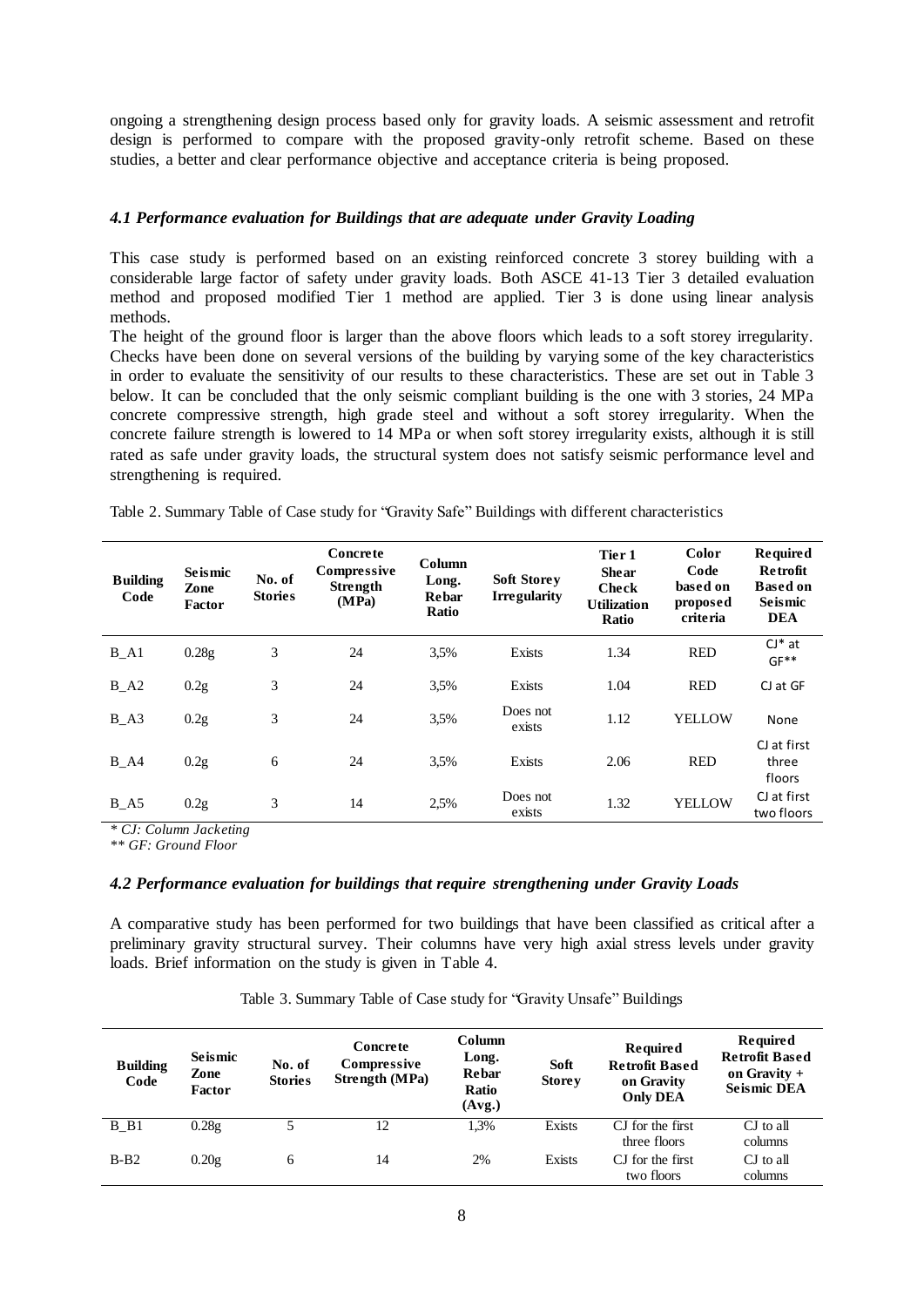For the five storey building (B\_B1), it is indicated that strengthening (by column jacketing) is required for the first three floors to sustain gravity loads. For the Building B\_B2 it is found that column jacketing is required for the internal ground and first storey columns of the 7 storey structure under gravity loads. 10 cm thick column jacketing is found to be adequate for gravity design loading.

The buildings with applied retrofit schemes based on gravity only assessment evaluated based on ASCE 41-13 Tier 3 Linear Procedure. It is found that, for both buildings, partial retrofit and one layered column jacketing is not adequate for seismic loads and full height double layer 15 cm thick column jacketing is required.

# **5. CHALLENGES**

Several challenges have been experienced during the discussions with the local authorities, practitioners and stakeholders who will be the primary audience of the outcome of this study.

Most of the stakeholders are not eager to include seismic loads in the structural evaluations as they fear that there will be additional costs and business interruption to the factory during the retrofit construction. Many of the buildings have already undergone corrective works following gravity-only assessments. Further retrofit works may often be considered unwelcome by building owners.

Selecting the most appropriate approach and code for the evaluation and retrofit process is also a difficult subject. Seeking full code compliance from the existing buildings in Bangladesh results in a considerably costly strengthening design solutions which may be impractical to implement or simply too expensive. Proposing overly onerous or expensive proposals are likely to be ignored or resisted. Therefore, it is very important to provide a well-balanced set of criteria of a relaxed performance objective while still improving the safety of the buildings and improving the general resilience of the built environment to seismic hazard.

Considerable engineering judgment is required to implement any seismic evaluation and retrofit solution using any seismic evaluation code. Even though ASCE 41-13 includes very detailed analysis methods it leaves the final judgment to practicing engineer. However, when a large number of buildings are needed to be evaluated, a clear and codified criterion is needed to prevent ambiguity in the evaluation process. Additional checks to the existing Tier 1 checklist should also be considered to be incorporated.

## **6. CONCLUSIONS**

In this paper a recommended methodology is presented for the inclusion of a seismic evaluation procedure to the structural safety mitigation efforts for highly vulnerable Ready Made Garment Factories in Bangladesh. There exists a need for an established approach for an effective seismic evaluation and retrofit method for these factories. Without any law enforcement for the existing buildings to comply with the seismic code, the process would be completely voluntary. Therefore, it is very important and also difficult to provide an effective seismic risk mitigation approach that could be voluntarily adopted by stakeholders. The developed methodology is aimed to serve as a baseline for the international consortia of RMG companies, the Bangladesh government, global workers unions and the International Labour Organisation who are seeking to provide a comprehensive approach to the inclusion of a seismic evaluation methodology to the structural upgrading of the current building portfolio. As a result, a simplified ASCE 41-13 Tier 1 methodology is presented with recommended criteria. This approach is examined with several analytical studies. It is concluded that even though a building is categorized to be safe under rapid gravity and wind inspections, the possibility of failing under seismic effects is high. Therefore, it can be said that the results of the preliminary seismic evaluation studies for most of the RMG factories may pose a need for detailed seismic evaluation which will most likely conclude that seismic retrofit will be required. However regular buildings with fewer storeys, high material quality and better designs may give satisfactory results. For the buildings retrofitted for gravity loads only, there is likely to be a considerable further cost increase to achieve a reasonable seismic performance.